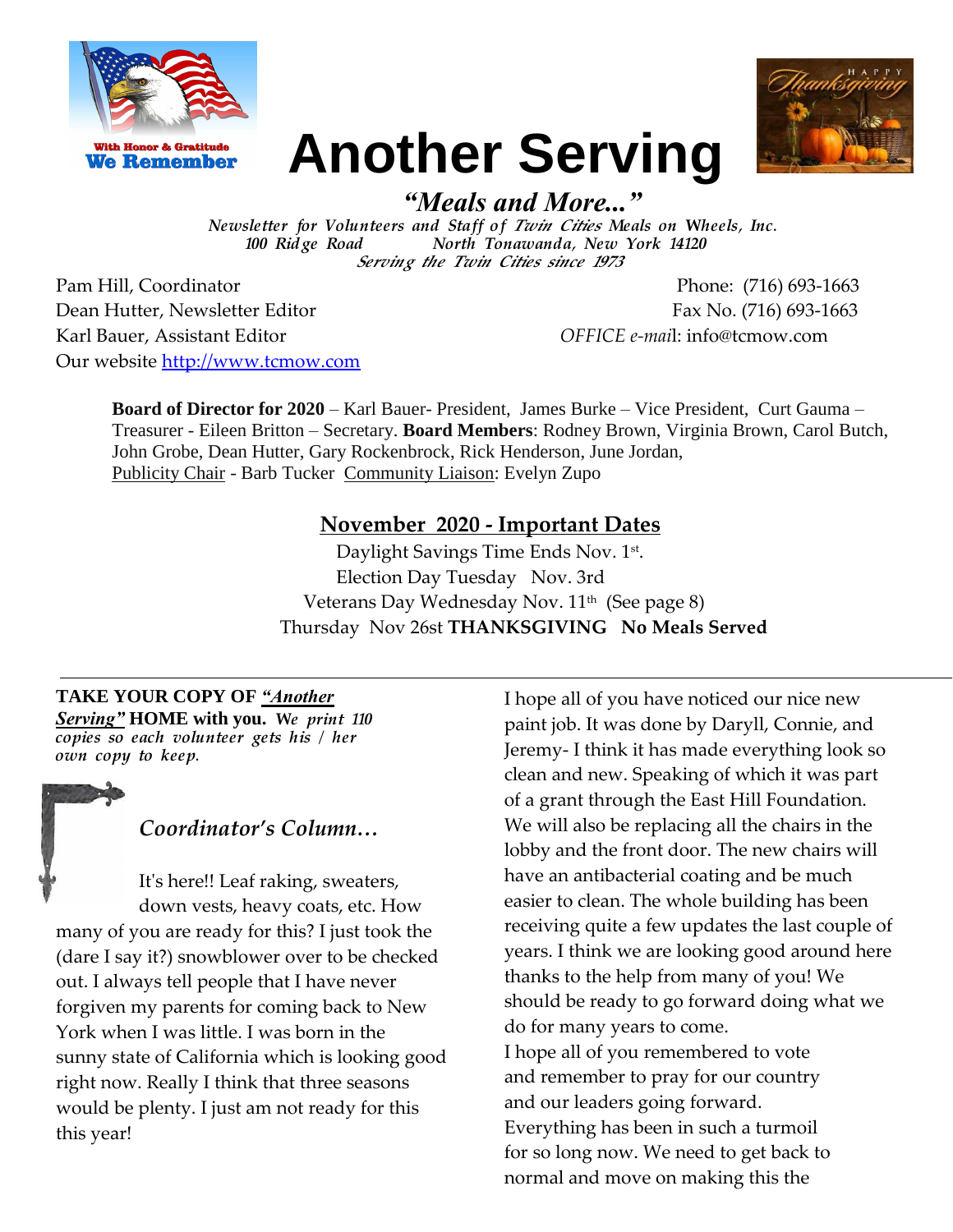wonderful place to live that it used to be for our children and grandchildren. Well- Thank You once again for all you do for us, have a wonderful Thanksgiving, and see next month! Pam



#### Can't Come on

Volunte ering Day?? To cancel your day to serve or drive, call Pam Hill at home by cell phone 428-5424 the night before so she can get a "sub" for you. ++++++++++++



**News of our Volunteers** 

PLEASE, PLEASE help us with some news about our volunteers!!

## **Bottles & Cans for T.C.C.O**.



Put your empty pop  $\mathcal S$  beer bottles, water bottles, pop  $\varepsilon$  beer cans, in the tan and white drum (behind the chairs) in the delivery volunteers' waiting area. Twin Cities Community Outreach (TCCO) has an account with Bottle Junction, 3050 Niagara Falls Blvd., and **Wheatfield.** TCCO gets the full  $5¢$  deposit from every bottle.

+++++

#### *Volunteer News Always Needed* **–**

Mr. & Mrs. John (Jack) Kopczynski of North Tonawanda celebrated their  $50<sup>th</sup>$  anniversary October  $10^{th}$ . .

Carol Kopczynski is a long time volunteer and serves meals every Tuesday on route 8. +++++++

#### **CHARITY ELEVATES HUMANITY; GENEROSITY BEGETS GRATITUDE**

Though donations were down this year due to Covid, that did not stop the 8 N.T. Meals on Wheels' donors who chose to support my 100 mile bicycle ride for diabetes research. Both my wife Eleanor who has diabetes, and myself who pedals for diabetes, express our sincere thanks and gratitude for the kindness of your spirit and the generosity in your heart for all of your donations. Each of you clearly manifested your desire to help people with this disease, and by your individual acts of charity, you elevate our collective humanity. A total of \$360.00 was collected.

As an aside, donation time has been extended this year, and those who just might want to consider to make a donation may contact me at 694-4492.

All of you, more than you realize, lifted my wife's spirits, energized my legs, and most importantly, by your individual donation, provided a better hope for a cure. PRICELESS!

#### *GOD BLESS EACH OF YOU!*

THANK YOU VERY MUCH. Steve Ash

#### Did You Get Your Flu shot? More important this year!!

Seasonal flu is a contagious respiratory illness that occurs every year, most often during the winter and early spring. It most severely affects individuals  $65$  years of age and older, therefore every year a new vaccine is made available to help prevent seasonal flu. We don't want you to get the flu or to give it to our clients or other volunteers at MoW.

I believe this year there is a special senior vaccine.

Don't make the news because you didn't get a flu shot.

#### And on the subject of volunteers  $\Box$

While TC MoW is not open on Thanksgiving, we have historically had several volunteers go above and beyond by helping to deliver Thanksgiving meals from the Salvation Army to those shut in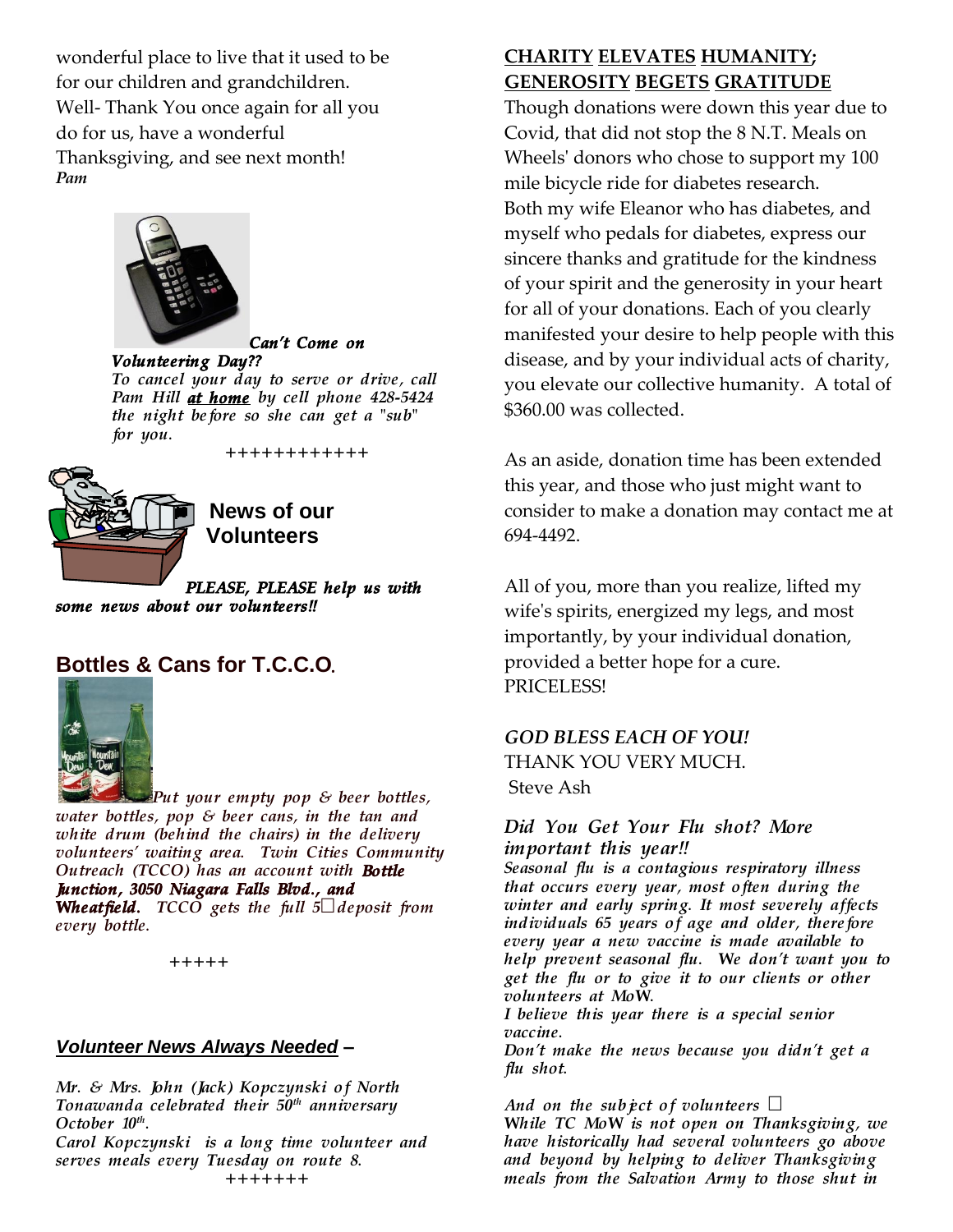or without any family to share the holiday with. If you can help, please let Pam know. Also, if you are aware of clients that won't have a Thanksgiving please let Pam know also. We'll also be posting a signup sheet for this.

#### **Volunteers are always needed**—

With fall here and leaves falling, it means some regulars may get busy with driving grandchildren, etc. We are always in need of volunteers. So -- Please speak to your friends and neighbors about volunteering at TC MoW.

#### $HAPPY$  BIRTHDAY

Each month the names and date are listed for volunteers and staff who are celebrating a birthday during the month. If your birthday was incorrect or omitted, please give the information to Pan Hill so we can correct it.



| Lynne Kolpack   | 11/03 |
|-----------------|-------|
| Carol Butch     | 11/03 |
| Jim Davignon    | 11/05 |
| William Cheehan | 11/07 |
| Patricia Slater | 11/25 |
| Eileen Britton  | 11/27 |
| Patricia Hutter | 11/28 |

#### **Volunteering Anniversaries**

We applaud TC MoW volunteers who are celebrating an anniversary of their volunteering this month. The number of years of service at TC MoW is indicated after each name.

| Stephen Ash             | 19 |
|-------------------------|----|
| Alan Mazzuchelli        | 15 |
| Linda Finiki            | 13 |
| Pearl Szukala           | 13 |
| Carol Woodcock          | 9  |
| Dean Hutter             | 6  |
| Linda Gielow            | 6  |
| <b>Timothy Greinert</b> | 4  |
| <b>Rick Henderson</b>   | 2  |

Thank you for your years of service. (Please report volunteering anniversaries errors to Pam Hill).

## *The following article was submitter to several local newspapers by board*

## *members Barbara Tucker - Publicity Chair and Eileen Britton - Secretary*

Foundation grant supports Meals on Wheels

The East Hill Foundation has awarded the Twin Cities Meals on Wheels a generous grant of \$15,000 to be used for necessary and unexpected needs brought on by the Covid 19 Pandemic.

The Meals on Wheels, located in North Tonawanda, provides home-delivered meals daily to approximately 110 neighbors in the Twin Cities and receives no government funding, existing as a stand-alone organization that depends on community donations.

When Covid 19 struck, the program, which had already reached its highest number of clients, added 44 clients from the Carrousel Apartments in North Tonawanda.

In addition to the added expenses of meal preparation and delivery, the MOW lost its usual funding sources and fundraising events including garage and hot dog sales and donation jars at area businesses.

"When the Pandemic began and so many places closed, we were considered an essential business," Eileen Britton, secretary for Twin Cities Meals on Wheels, said. "What that entailed was extra cleaning supplies, bleach, sanitizers, ice packs, masks, gloves, clear plastic bags and so much more. None of these extras were in our budget."

Britton said meal containers are now put in plastic bags and hung on the door. When a client answers the door to assure someone is home, the volunteer who delivers the food gives a cheery wave but has no personal contact.

Pam Hill, coordinator of Twin Cities Meals on Wheels, knew that more funding was needed and applied to the East Hill Foundation for a grant. The Foundation, realizing the extraordinary need, presented the program with added dollars to help fill the budget gap.

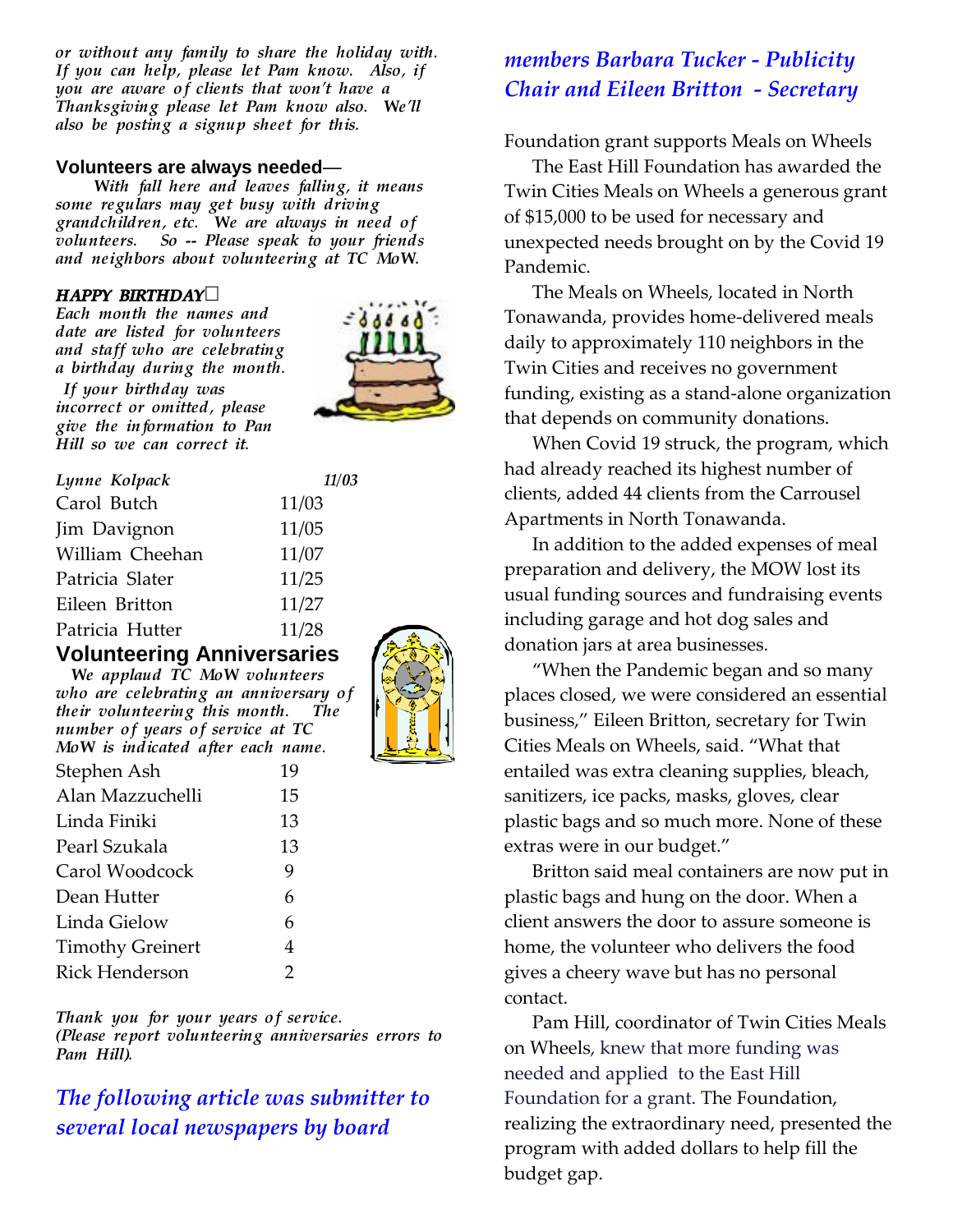"That grant was so wonderful and surprising," Hill said. "Our volunteers also stepped up to the plate. We had to find more people to drive and deliver the food as well as kitchen help. But more volunteers came forward."

Britton added that not one volunteer has tested positive for the virus.

"We are so thankful for that and especially for the East Hill Foundation who went beyond what we hoped for to insure that the program continues to serve and stays ahead of the game," she said.

Hill noted that even with this wonderful grant, donations are still needed to close the budget gap and keep the program in good shape.

"We are able to help others because others help us," she said.

For more information or to donate, call MOW at 716-693-1663 or email [info@tcmow.com.](mailto:info@tcmow.com)



# *Quarantine thoughts:*

1) Tomorrow is the National Home school Tornado Drill. Lock your kids in the basement until you give the all clear. You're welcome!

2) I was so bored I called Jake from State Farm just to talk to someone. He asked me what I was wearing.

3) 2019: Stay away from negative people. 2020: Stay away from positive people.

4) The world has turned upside down. Old folks are sneaking out of the house, and their kids are yelling at them to stay indoors!

5) You think it's bad now? In 20 years our country will be run by people homeschooled by day drinkers…

6) This virus has done what no woman had been able to do…cancel all sports, shut down all bars, and keep men at home!!!

7) Do not call the police on suspicious people in your neighborhood! Those are your neighbors without makeup and hair extensions!

8) Since we can't eat out, now's the perfect time to eat better, get fit, and stay healthy. We're quarantined! Who are we trying to impress?

We have snacks, we have sweatpants - I say we use them!

9) Day 7 at home and the dog is looking at me like, "See? This is why I chew the furniture!"

10) Does anyone know if we can take showers yet or should we just keep washing our hands???

11) I never thought the comment "I wouldn't touch him/her with a 6 foot pole" would become a national policy, but here we are!

12) Me: Alexa what's the weather this weekend? Alexa: It doesn't matter – you're not going anywhere.

13) Can everyone please just follow the government instructions so we can knock out this coronavirus and be done?!

 I feel like a kindergartner who keeps losing more recess time because one or two kids can't follow directions.

14) I swear my fridge just said "what the hell do you want now?"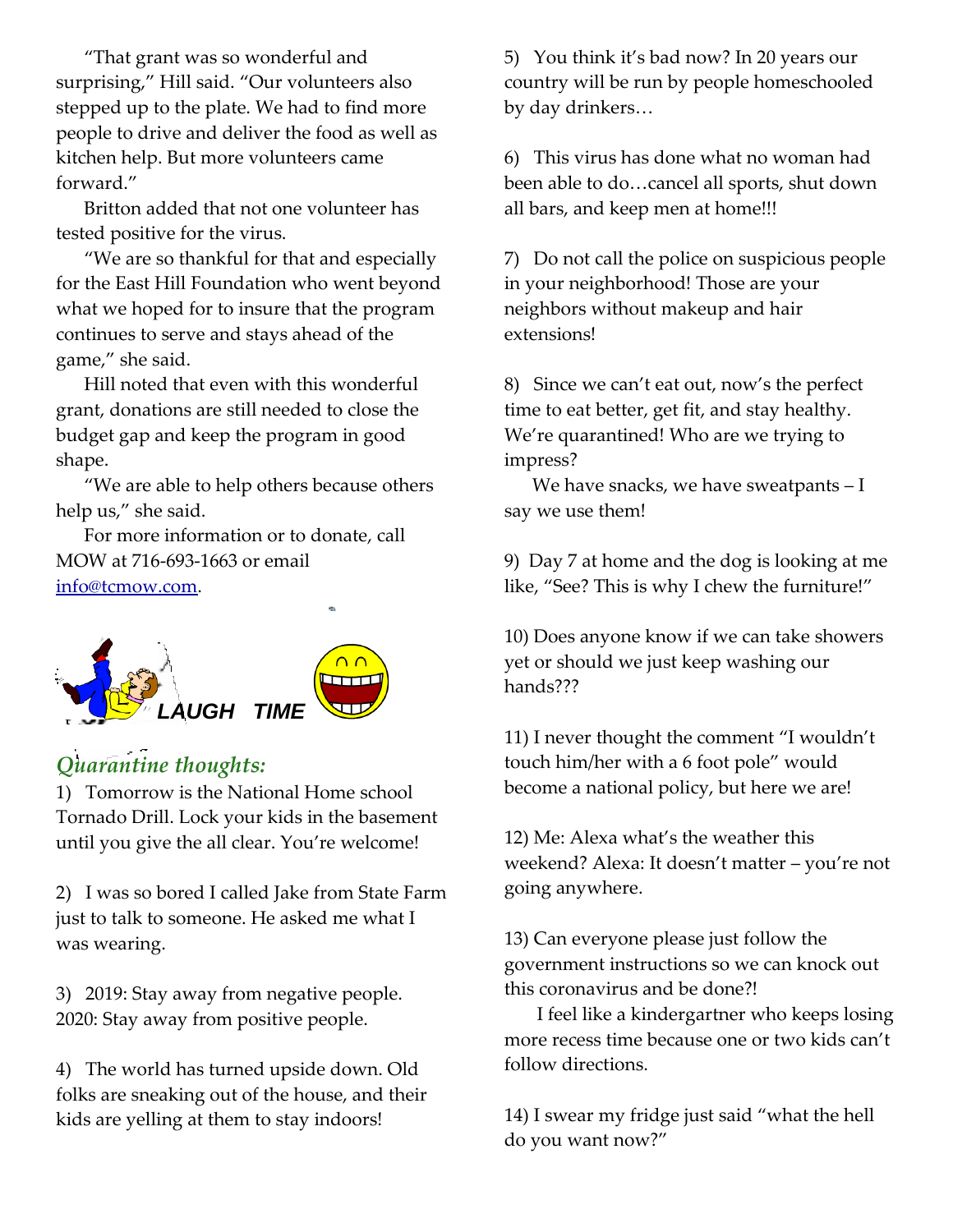15) When this is over…what meeting do I attend first…Weight Watchers or AA?

16) Quarantine has turned us into dogs. We roam the house all day looking for food. We are told "no" if we get too close to strangers.

And we get really excited about car rides!

## *PSYCHIATRIST VS. BARTENDER*

Ever since I was a child, I've always had a fear of someone under my bed at night.

So I went to a shrink and told him, "I've got problems. Every time I go to bed I think there's somebody under it.

I'm scared and I think I'm going crazy."

"Just put yourself in my hands for one year", said the shrink. "Come in and talk to me three times a week and we should be able to get rid of those fears".

How much do you charge?" "Eighty dollars per visit", replied the doctor. "I'll sleep on it", I said.

Six months later the doctor met me on the street. "Why didn't you come to see me about those fears you were having?", he asked.

"Well, eighty bucks a visit, three times a week for a year is \$12,480.00.

A bartender cured me for \$10.00. I was so happy to have saved all that money that I went and bought me a new pickup truck."

"Is that so?" With a bit of an attitude, he said, "and how, may I ask, did a bartender cure you?"

"He told me to cut the legs off the bed. Ain't nobody under there now!"

## FORGET THE SHRINKS, HAVE A DRINK AND TALK TO A BARTENDER!

#### ITS ALWAYS BETTER TO GET A SECOND OPINION!

# *We Need to help each other Laugh a little! Smile quarantine \**

\* Half of us are going to come out of this quarantine as amazing cooks. The other half will come out with a drinking problem.

 \* I used to spin that toilet paper like I was on Wheel of Fortune. Now I turn it like I'm cracking a safe.

\* I need to practice social-distancing from the refrigerator.

\* Still haven't decided where to go for Easter -- The Living Room or Bedroom

\* PSA: every few days try your jeans on just to make sure they fit. Pajamas will have you believe all is well in the kingdom.

# **A.A.A.D.D.- KNOW THE SYMPTOMS!**

## **Thank goodness there's a name for this disorder.**

**Age-Activated Attention Deficit Disorder.**

This is how it manifests:

**I decide to water my garden.**

#### **As I turn on the hose in the driveway,**

I look over at my car and decide it needs washing.

#### **As I start toward the garage,**

I notice mail on the porch table that I brought up from the mail box earlier.

**I decide to go through the mail before I wash the car.**

#### **I lay my car keys on the table,**

Put the junk mail in the garbage can under the table,

> And notice that the can is full. **So, I decide to put the bills back**

On the table and take out the garbage first...

## **But then I think,**

Since I'm going to be near the mailbox When I take out the garbage anyway, I may as well pay the bills first. **I take my check book off the table,**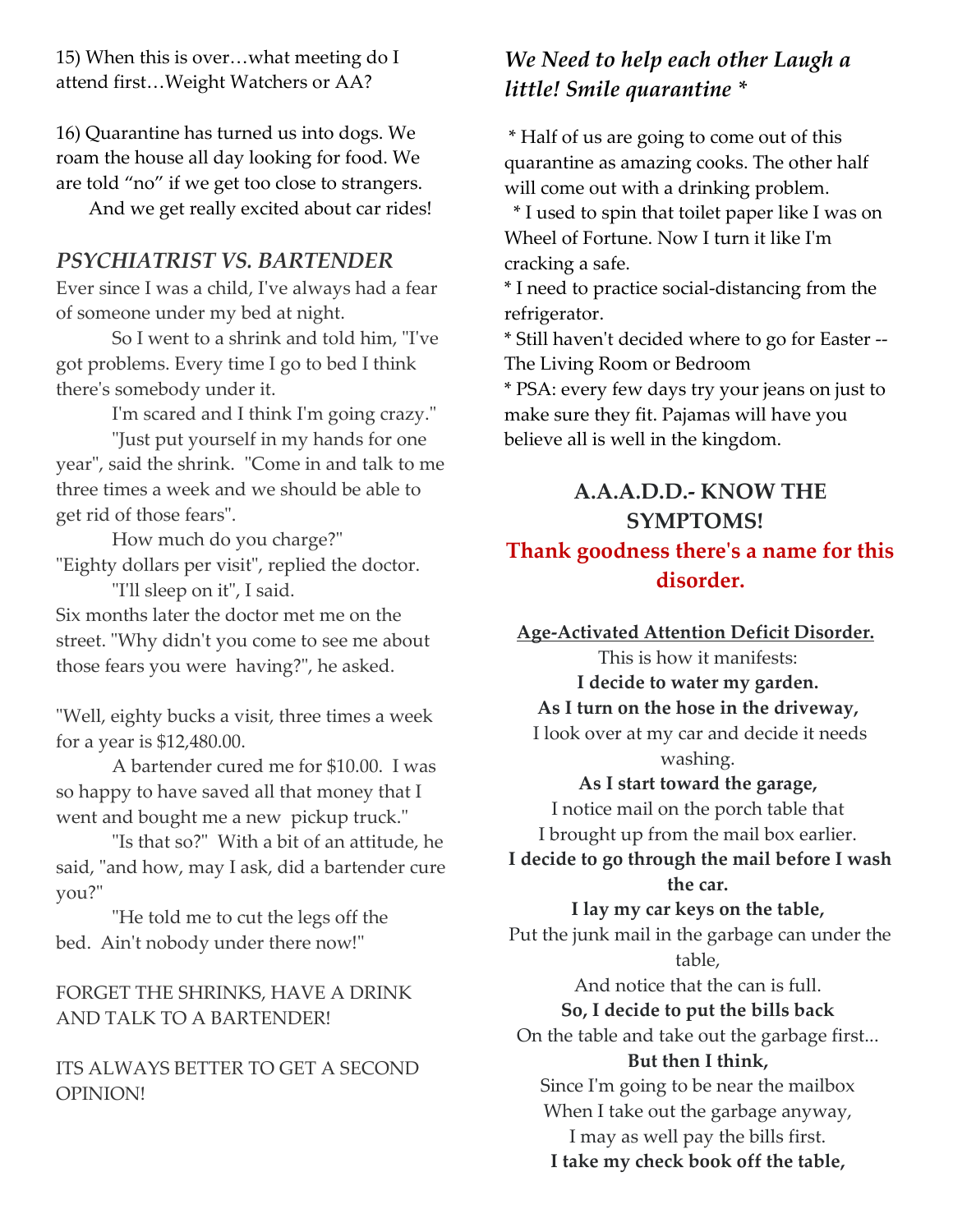And see that there is only one check left. **My extra checks are in my desk in the study,** So I go inside the house to my desk where I find the can of Pepsi I'd been drinking . **I'm going to look for my checks, But first I need to push the Pepsi aside So that I don't accidentally knock it over. The Pepsi is getting warm, And I decide to put it in the refrigerator to keep it cold. As I head toward the kitchen with the Pepsi, A vase of flowers on the counter Catches my eye--they need water. I put the Pepsi on the counter and Discover my reading glasses that I've been searching for all morning. I decide I better put them back on my desk, But first I'm going to water the flowers. I set the glasses back down on the counter ,** Fill a container with water and suddenly spot the TV remote. Someone left it on the kitchen table. **I realize that tonight when we go to watch TV,** I'll be looking for the remote, But I won't remember that it's on the kitchen table, So I decide to put it back in the den where it belongs, But first I'll water the flowers. **I pour some water in the flowers,** But quite a bit of it spills on the floor. **So, I set the remote back on the table,** Get some towels and wipe up the spill. **Then, I head down the hall trying to** Remember what I was planning to do. **At the end of the day: The car isn't washed, The bills aren't paid, There is a warm can of Pepsi sitting on the counter, The flowers don't have enough water, There is still only 1 check in my check book, I can't find the remote,**

**I can't find my glasses,**

**And I don't remember what I did with the car keys. Then, when I try to figure out why nothing got done today,** I'm really baffled because I know I was busy all day, And I'm really tired. **I realize this is a serious problem,** And I'll try to get some help for it, but first I'll check my e-mail.... **Do me a favor.** Forward this message to everyone you know, Because I don't remember who I've sent it to. **Don't laugh -- if this isn't you yet, your day is coming! P.S. I don't remember who sent it to me, so if it was you, I'm sorry** *The six-year-old…*A six-year-old goes to

the hospital with her mother to visit her Grandpa. When they get to the hospital, she runs ahead of her mother and bursts into her Grandpa's room. "Grandpa, Grandpa," she says excitedly, "as soon as my mother comes into the room, make a noise like a frog!"

"What?" said her Grandpa.

"Make a noise like a frog because my mom said that as soon as you croak, we're all going to Disney World!

## *Childbirth at 65*

With all the new technology regarding fertility recently, a 65-year-old friend of mine was able to give birth.

When she was discharged from the hospital and went home, I went to visit.

'May I see the new baby?' I asked

'Not yet,' She said 'I'll make coffee and we can see it in a while.'